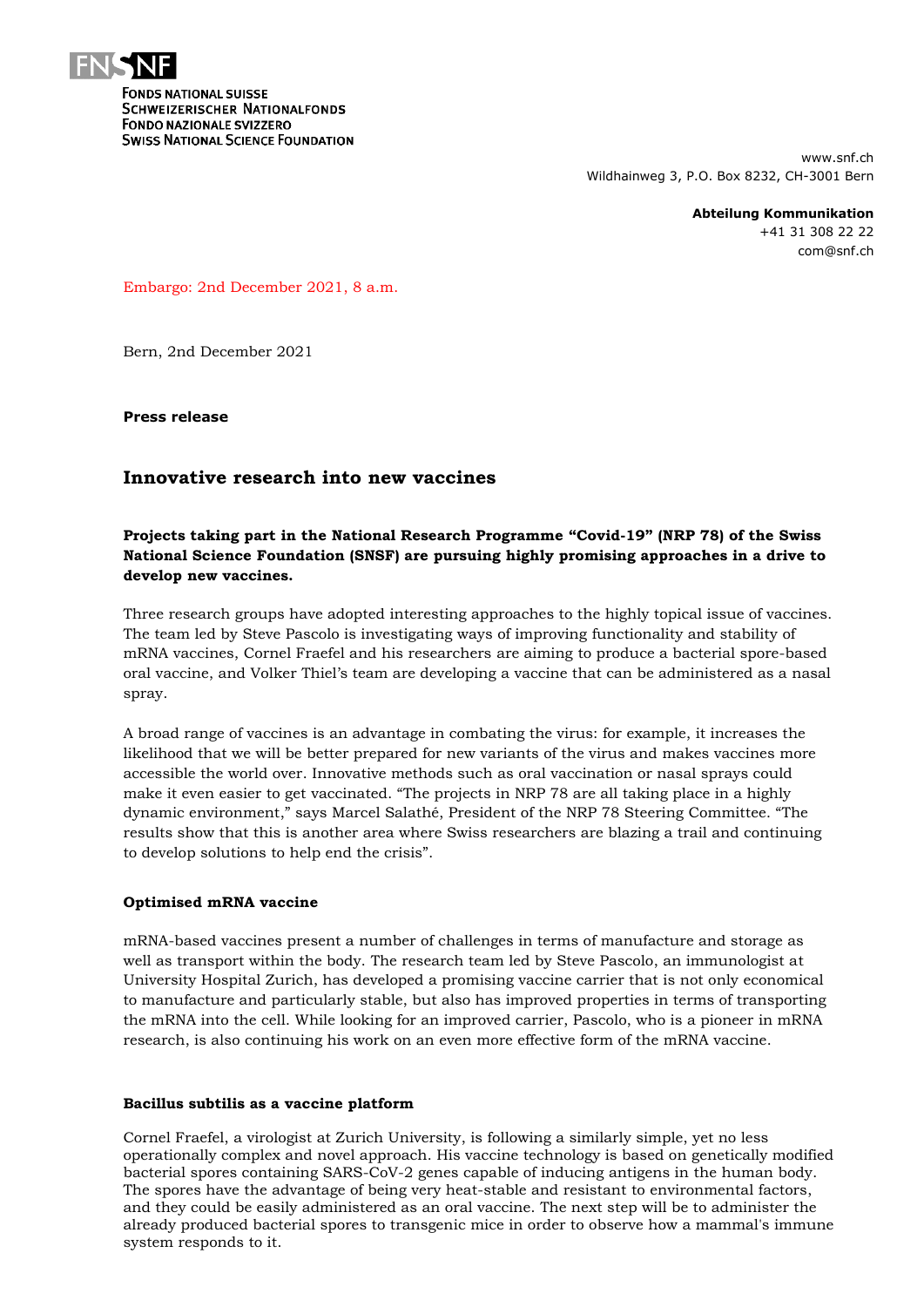### **Vaccine by nasal spray**

Volker Thiel, a virologist at the Institute of Virology and Immunology, is following a different approach. He and his international team, consisting of researchers from the Freie Universität Berlin, the Friedrich Loeffler Institute and the Universities of Bern and Geneva are developing a live-attenuated vaccine, i.e. a vaccine containing a weakened form of the virus that does not make the recipient ill, but still provokes an immune response. This technique has proven successful in other vaccines, such as the measles vaccine. The particular potential of live vaccines lies in the better protection that they confer against new and dangerous variants of the virus. The research group is working hard to get two candidate vaccines through the preclinical phase and ultimately pave the way to a further vaccine that is both safe and affordable. The new vaccine is planned as a nasal spray, which will strengthen the immune response in the mucous membranes, the place where the virus enters the body and first replicates.

### **References**

N. Jarzebska et. al: Protamine-Based Strategies for RNA Transfection. Pharmaceutics (2021) doi: 10.3390/pharmaceutics13060877 <https://pubmed.ncbi.nlm.nih.gov/34198550/>

S. Pascolo: Vaccines against COVID-19: Priority to mRNA-Based Formulations. Cells (2021). doi: 10.3390/cells10102716 https://pubmed.ncbi.nlm.nih.gov/34685696/

J. Trimpert et. al: Development of safe and highly protective live-attenuated SARS-CoV-2 vaccine candidates by genome recoding. Cell Report (2021) doi:<https://doi.org/10.1016/j.celrep.2021.109493>

#### **Contacts**

Prof. Marcel Salathé EPFL SV GHI UPSALATHE1 Campus Biotech Bâtiment B1.01 Ch. des Mines 9 CH-1202 Genève Phone: +41 21 693 09 91 E-mail: [marcel.salathe@epfl.ch](mailto:marcel.salathe@epfl.ch)

Prof. Steve Pascolo Dermatologische Klinik Universitätsspital Zürich Gloriastrasse 31 CH-8091 Zürich Phone: +41 44 634 28 77 E-mail: [steve.pascolo@usz.ch](mailto:steve.pascolo@usz.ch)

Prof. Volker Thiel Institut für Virologie und Immunologie Universität Bern Länggassstrasse 122 CH-3012 Bern Phone: +41 31 631 24 13 E-mail: [volker.thiel@vetsuisse.unibe.ch](mailto:volker.thiel@vetsuisse.unibe.ch)

Prof. Cornel Fraefel Virologisches Institut